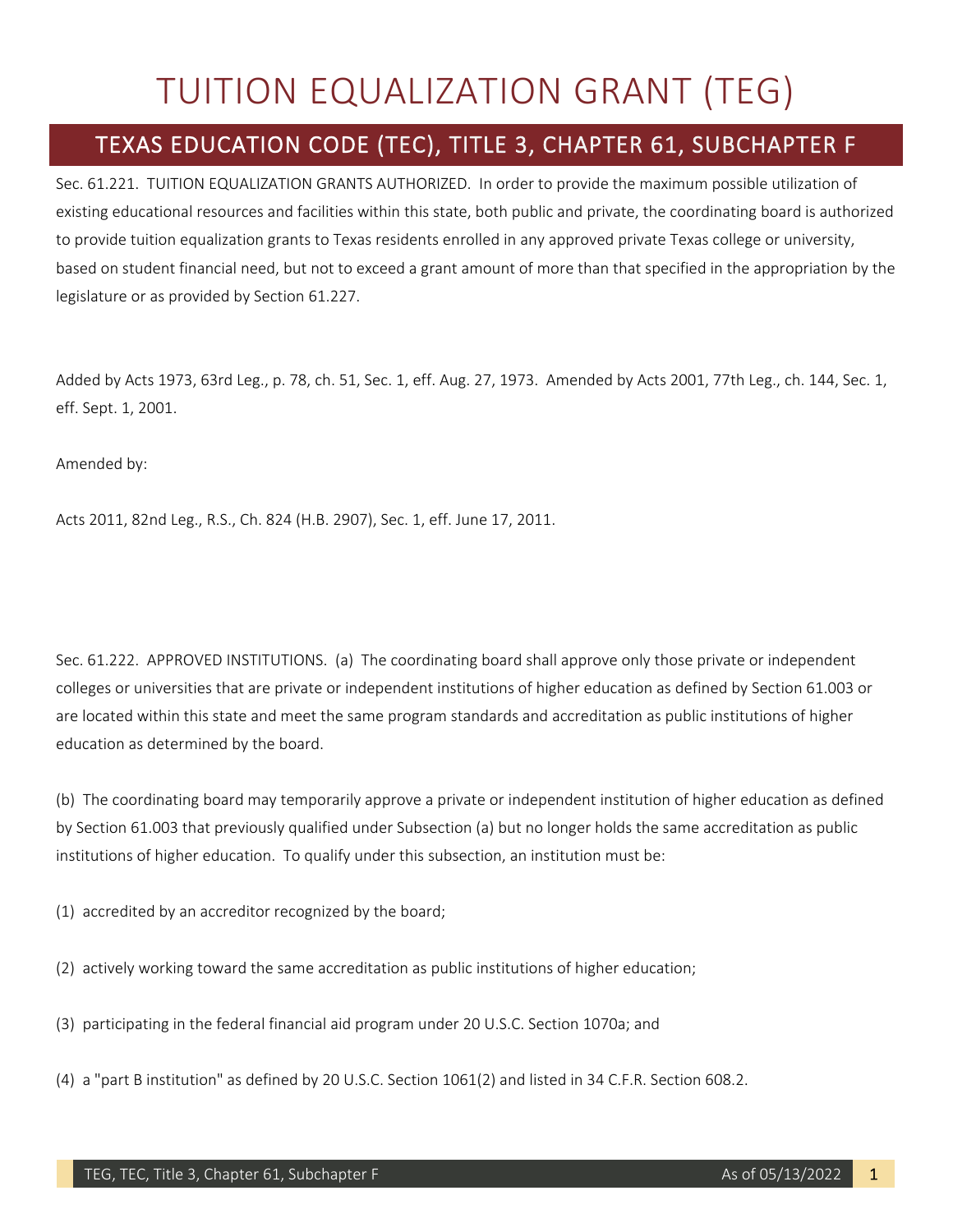(c) The coordinating board may grant temporary approval for a period of two years and may renew the approval twice.

(d) The coordinating board shall approve a private or independent institution of higher education as defined by Section 61.003 that previously qualified under Subsection (a) but no longer holds the same accreditation as public institutions of higher education. To qualify under this subsection, an institution must be:

(1) accredited by an accreditor recognized by the board;

(2) a work college, as that term is defined by 20 U.S.C. Section 1087-58; and

(3) participating in the federal financial aid program under 20 U.S.C. Section 1070a.

Added by Acts 1973, 63rd Leg., p. 78, ch. 51, Sec. 1, eff. Aug. 27, 1973. Amended by Acts 2001, 77th Leg., ch. 144, Sec. 1, eff. Sept. 1, 2001.

Amended by:

Acts 2013, 83rd Leg., R.S., Ch. 1341 (S.B. 976), Sec. 1, eff. June 14, 2013.

Acts 2017, 85th Leg., R.S., Ch. 538 (S.B. 331), Sec. 1, eff. September 1, 2017.

Acts 2019, 86th Leg., R.S., Ch. 444 (S.B. 1680), Sec. 1, eff. June 4, 2019.

Sec. 61.223. NONDISCRIMINATION REGULATIONS. The coordinating board shall make such regulations as may be necessary to insure compliance with the Civil Rights Act of 1964, Title VI (Public Law 88-352), in regard to nondiscrimination in admissions or employment.

Added by Acts 1973, 63rd Leg., p. 78, ch. 51, Sec. 1, eff. Aug. 27, 1973.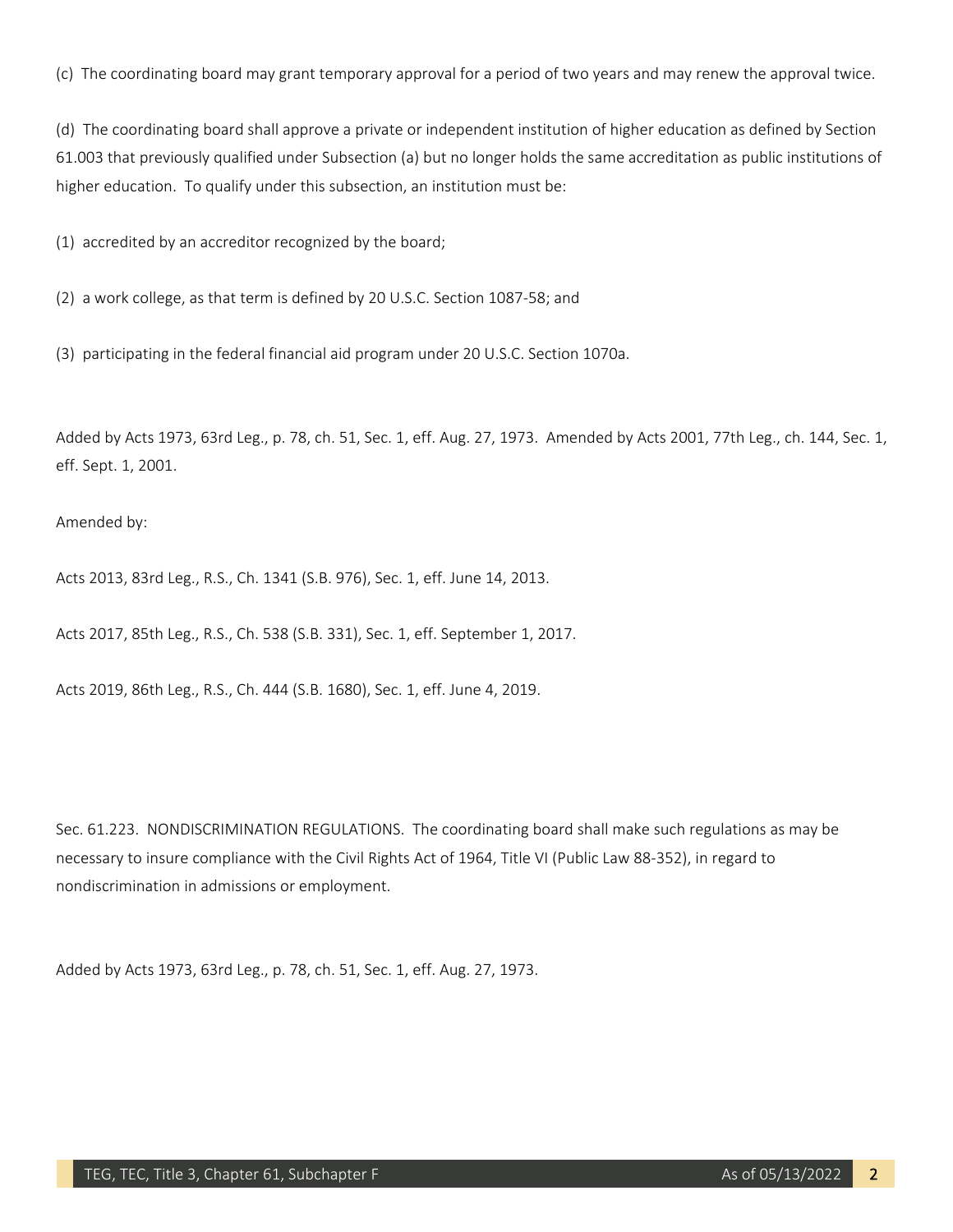Sec. 61.224. APPLICATION OF GENERAL APPROPRIATIONS ACT RIDERS. Those riders in the General Appropriations Act that apply to expenditure of state funds at state-supported colleges and universities shall also apply to expenditure of state funds at any college or university attended by a student receiving aid under this subchapter.

Added by Acts 1973, 63rd Leg., p. 78, ch. 51, Sec. 1, eff. Aug. 27, 1973.

Amended by:

Acts 2011, 82nd Leg., R.S., Ch. 824 (H.B. 2907), Sec. 1, eff. June 17, 2011.

Sec. 61.2251. ELIGIBILITY FOR GRANT; PERSONS INITIALLY AWARDED GRANTS DURING OR AFTER 2005-2006 ACADEMIC YEAR. (a) This section does not apply to a person who initially received a tuition equalization grant before the 2005-2006 academic year.

(b) To be eligible for a tuition equalization grant in the first academic year in which the person receives the grant, a person must:

(1) be a Texas resident as defined under Subchapter B, Chapter 54, and meet, at a minimum, the resident requirements defined by law for Texas resident tuition in fully state-supported institutions of higher education;

(2) be enrolled in at least three-fourths of a full course load conforming to an individual degree plan in an approved college or university;

(3) be required to pay more tuition than is required at a public college or university and be charged no less than the regular tuition required of all students enrolled at the institution;

(4) establish financial need in accordance with procedures and regulations of the coordinating board;

(5) not be a recipient of any form of athletic scholarship while receiving a tuition equalization grant;

(6) make satisfactory academic progress toward a degree or certificate as determined by the institution at which the person is enrolled; and

(7) have complied with other requirements adopted by the coordinating board under this subchapter.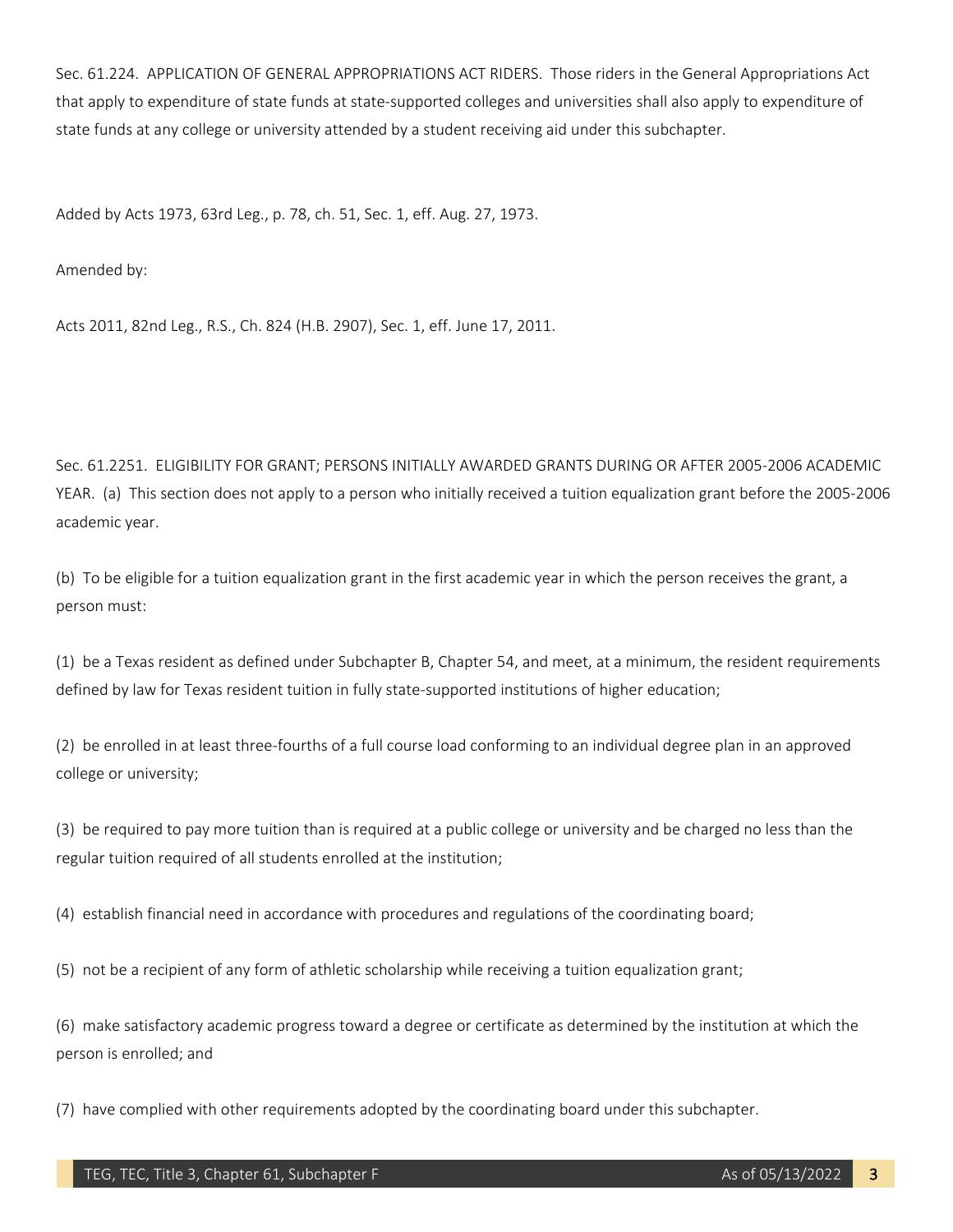(c) After qualifying for a tuition equalization grant under Subsection (b), a person may receive a tuition equalization grant in a subsequent academic year in which the person is enrolled at an approved institution only if the person:

(1) meets the requirements of Subsection (b), including, as of the end of the full academic year in which the person initially receives a tuition equalization grant, making satisfactory academic progress toward a degree or certificate as determined by the institution at which the person is enrolled;

(2) as of the end of each subsequent academic year in which the person receives a tuition equalization grant, has completed at least:

(A) 24 semester credit hours in the person's most recent full academic year, if the person is enrolled in an undergraduate degree or certificate program; or

(B) 18 semester credit hours in the person's most recent full academic year, if the person is enrolled in a graduate or professional degree program;

(3) has earned an overall grade point average of at least 2.5 on a four-point scale or the equivalent on coursework previously attempted at public or private institutions of higher education; and

(4) has completed at least 75 percent of the semester credit hours attempted in the person's most recent full academic year.

(d) Notwithstanding Subsections (b) and (c), a person's eligibility for a tuition equalization grant ends on:

(1) the fifth anniversary of the initial award of a tuition equalization grant to the person, if the person is enrolled in an undergraduate degree or certificate program of four years or less; or

(2) the sixth anniversary of the initial award of a tuition equalization grant to the person, if the person is enrolled in an undergraduate degree program of more than four years.

(e) The coordinating board shall adopt rules to allow a person who is otherwise eligible to receive a tuition equalization grant, in the event of a hardship or for other good cause shown, to receive a tuition equalization grant if the person does not:

(1) make satisfactory academic progress as required under Subsection (b)(6) or (c)(1);

(2) complete the semester credit hours required by Subsection (c)(2) or (4);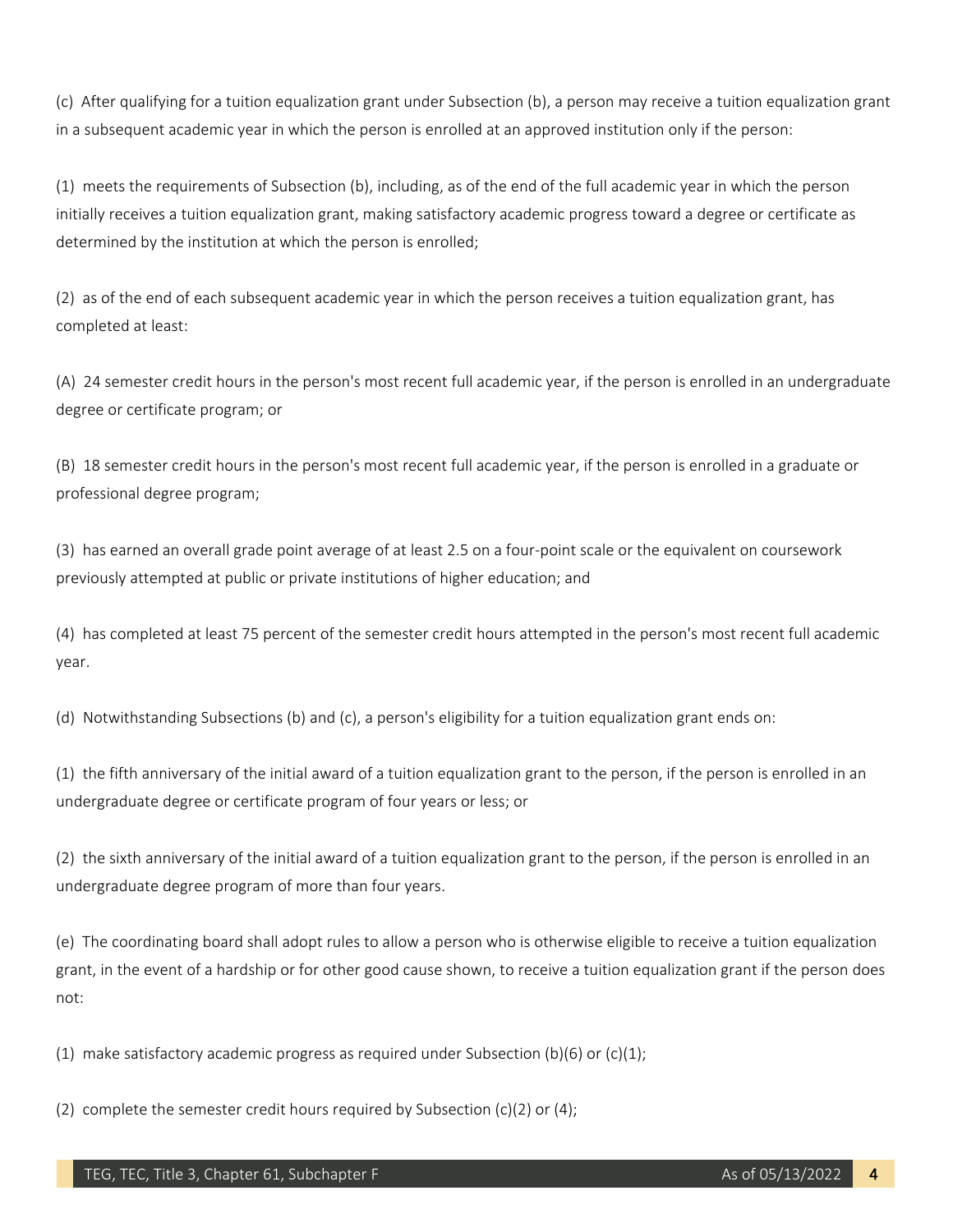(3) maintain the grade point average required by Subsection (c)(3); or

(4) complete the person's certificate or degree program within the period prescribed by Subsection (d).

Added by Acts 2005, 79th Leg., Ch. 1230 (H.B. 1172), Sec. 15, eff. June 18, 2005.

Amended by:

Acts 2009, 81st Leg., R.S., Ch. 200 (H.B. 4476), Sec. 1, eff. May 27, 2009.

Acts 2011, 82nd Leg., R.S., Ch. 824 (H.B. 2907), Sec. 3, eff. June 17, 2011.

Sec. 61.2252. REESTABLISHING ELIGIBILITY FOR GRANT. If a person who receives an initial tuition equalization grant after the 2004-2005 academic year fails to meet any of the applicable requirements of this subchapter after the completion of any semester or term, the person may not receive a tuition equalization grant during the next semester or term in which the person enrolls. The person may become eligible to receive a tuition equalization grant in a subsequent semester or term if the person:

(1) completes a semester or term during which the student is not eligible for a tuition equalization grant; and

(2) meets all the applicable requirements of this subchapter.

Added by Acts 2005, 79th Leg., Ch. 1181 (S.B. 1227), Sec. 50, eff. September 1, 2005.

Redesignated from Education Code, Section 61.2251 by Acts 2011, 82nd Leg., R.S., Ch. 824 (H.B. 2907), Sec. 4, eff. June 17, 2011.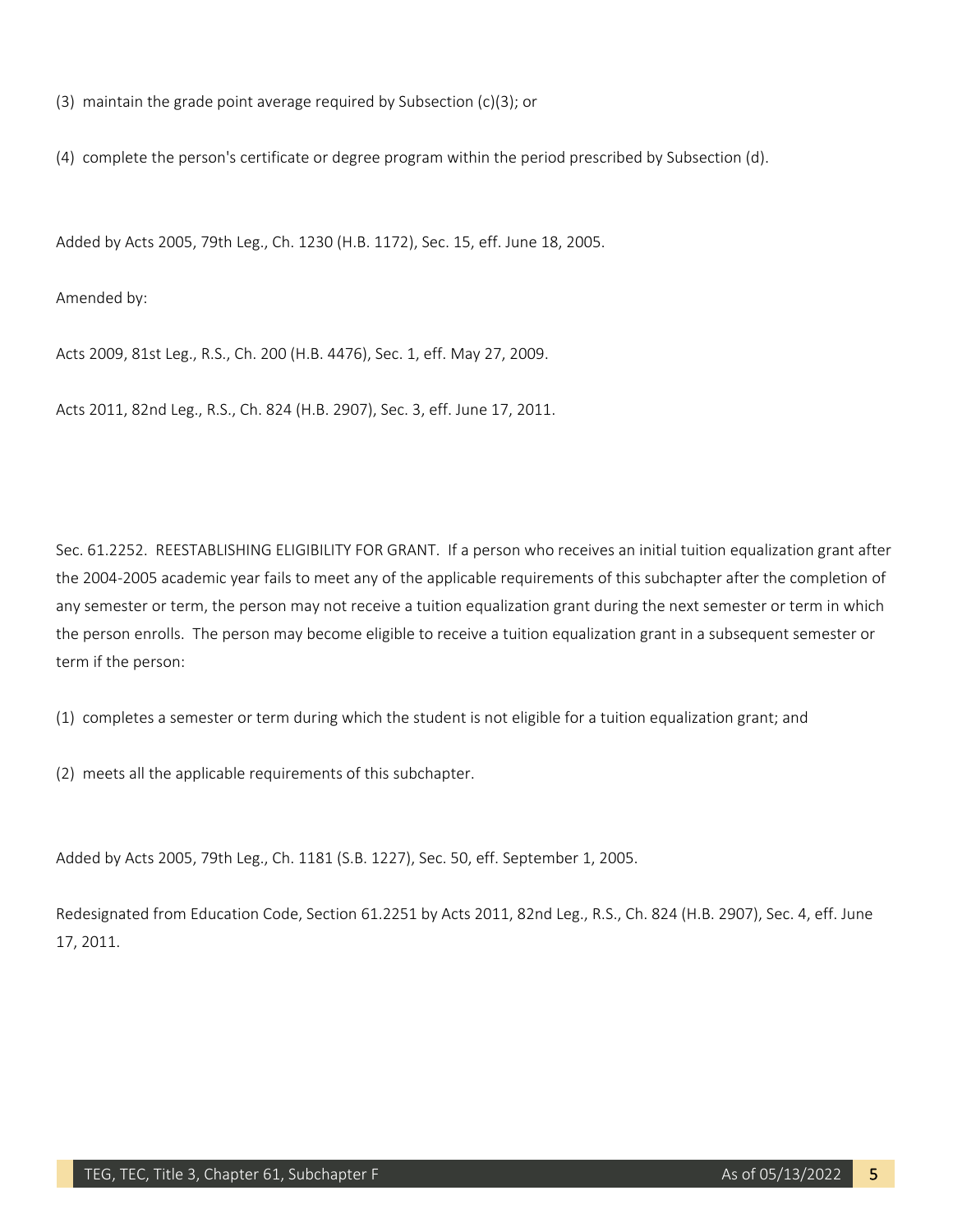Sec. 61.226. APPLICATION OF LAWS TO RECEIVING INSTITUTIONS. Any college or university receiving any benefit under the provisions of this subchapter, either directly or indirectly, shall be subject to all present or future laws enacted by the legislature.

Added by Acts 1973, 63rd Leg., p. 78, ch. 51, Sec. 1, eff. Aug. 27, 1973.

Sec. 61.227. PAYMENT OF GRANT; AMOUNT. (a) On determination of a person's financial need, the institution at which the student is enrolled shall certify the amount of the tuition equalization grant based on financial need but not to exceed a grant amount of more than that specified in the appropriation by the legislature, or more than the difference between the tuition at the private institution attended and the tuition at public colleges and universities.

(b) The proper amount of the tuition equalization grant shall be paid to the student through the college or university in which the student is enrolled.

(c) In no event shall a tuition equalization grant paid pursuant to this subchapter in behalf of any student during any one fiscal year exceed an amount equal to 50 percent of the average state appropriation in the biennium preceding the biennium in which the grant is made for a full-time student or the equivalent at public senior colleges and universities, as determined by the board.

(d) Notwithstanding any other law, a student enrolled in a private or independent institution of higher education may not receive a tuition equalization grant under this subchapter and a TEXAS grant under Subchapter M, Chapter 56, for the same semester or other term, regardless of whether the student is otherwise eligible for both grants during that semester or term. A student who but for this subsection would be awarded both a tuition equalization grant and a TEXAS grant for the same semester or other term is entitled to receive only the grant of the greater amount.

(e) Notwithstanding any restrictions provided by Subsection (c) on the amount of a grant, a tuition equalization grant for an academic period for an undergraduate student who establishes exceptional financial need in accordance with the procedures and rules of the coordinating board may be certified by the institution at which the undergraduate student is enrolled in an amount not to exceed 150 percent of the amount of the grant that the student would otherwise have been awarded for that period under the other provisions of this section.

Added by Acts 1973, 63rd Leg., p. 78, ch. 51, Sec. 1, eff. Aug. 27, 1973. Amended by Acts 1979, 66th Leg., p. 93, ch. 56, Sec. 2, eff. Aug. 27, 1979; Acts 2001, 77th Leg., ch. 144, Sec. 2, eff. Sept. 1, 2001.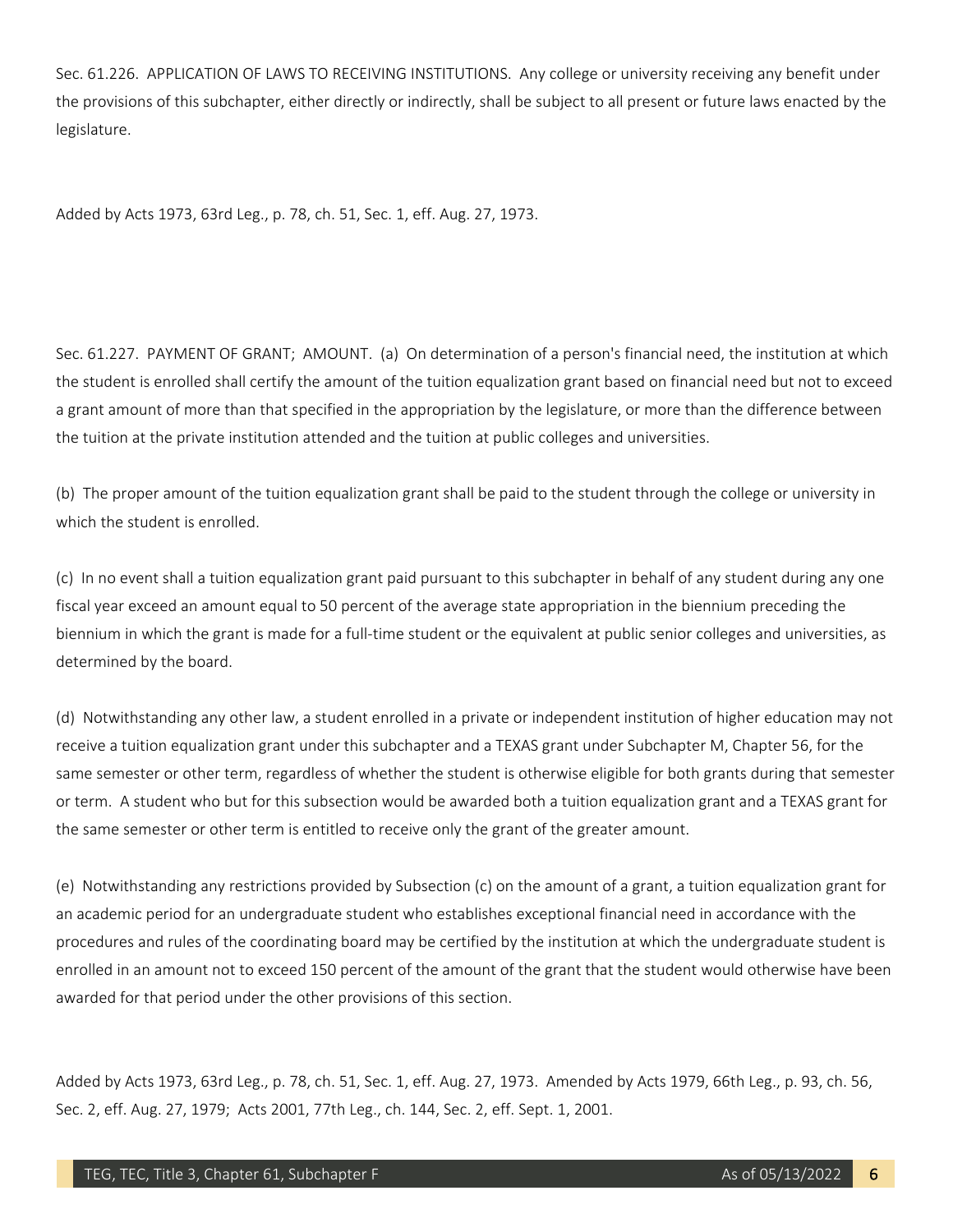Amended by:

Acts 2005, 79th Leg., Ch. 1181 (S.B. 1227), Sec. 51, eff. September 1, 2005.

Acts 2005, 79th Leg., Ch. 1230 (H.B. 1172), Sec. 16, eff. June 18, 2005.

Acts 2011, 82nd Leg., R.S., Ch. 824 (H.B. 2907), Sec. 5, eff. June 17, 2011.

Sec. 61.228. IMPLEMENTATION OF GRANT PROGRAM. This subchapter applies to freshmen (first year) students beginning in the fall semester of 1971; to freshmen and sophomores in 1972; to freshmen, sophomores, and juniors in 1973; and to all students attending approved private institutions in 1974 and thereafter.

Added by Acts 1973, 63rd Leg., p. 78, ch. 51, Sec. 1, eff. Aug. 27, 1973.

Sec. 61.229. PROMULGATION AND DISTRIBUTION OF REGULATIONS. (a) The coordinating board may make reasonable regulations, consistent with the purposes and policies of this subchapter, to enforce the requirements, conditions, and limitations expressed in this subchapter.

(b) The coordinating board shall make such regulations as may be necessary to comply with the provisions of Article I, Section 7, Article III, Section 51, and other parts of the Texas Constitution.

(c) The coordinating board shall distribute copies of all regulations adopted pursuant to this subchapter to each eligible institution.

Added by Acts 1973, 63rd Leg., p. 78, ch. 51, Sec. 1, eff. Aug. 27, 1973.